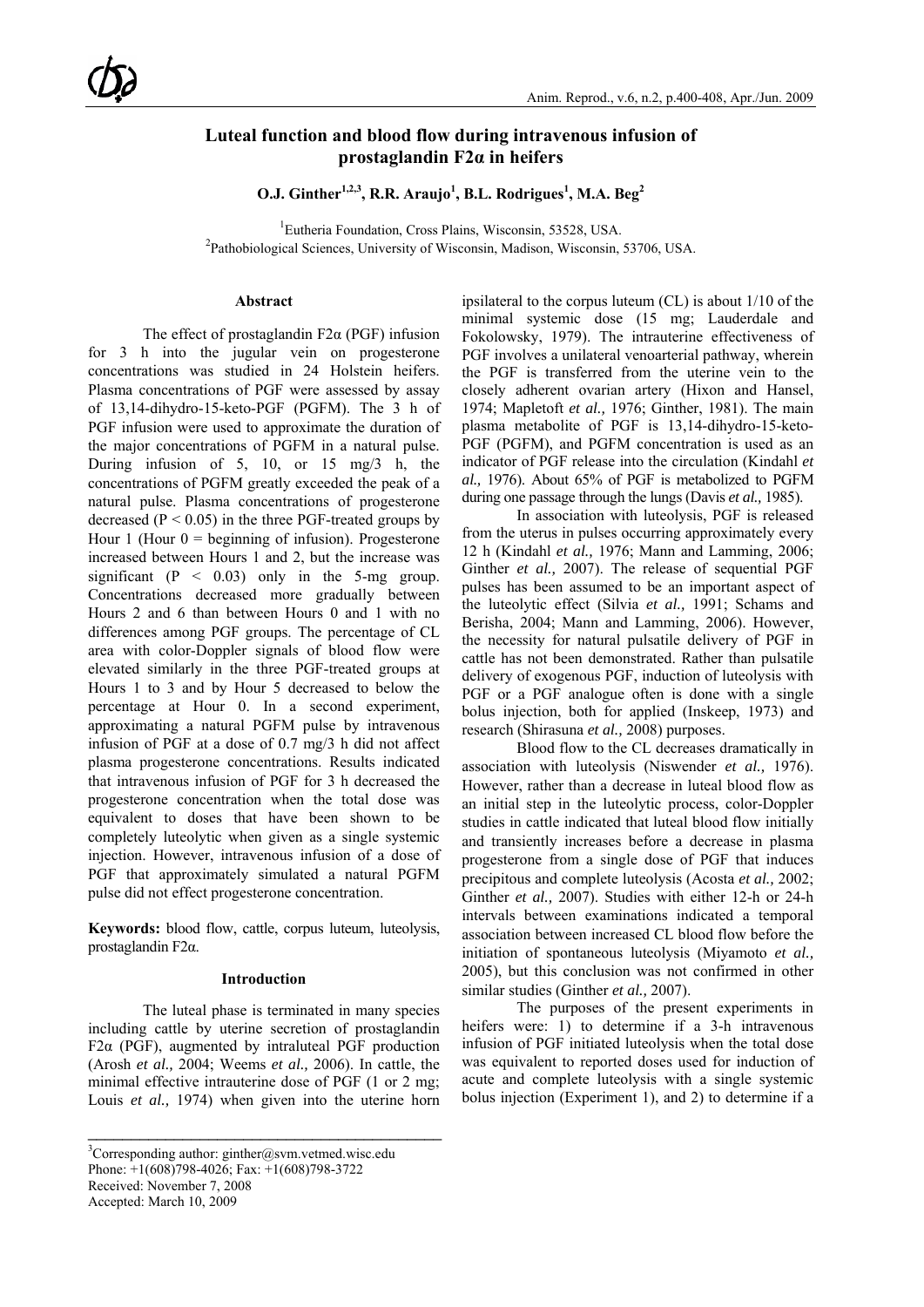3-h intravenous infusion of a PGF dose that simulated a natural PGFM pulse was luteolytic (Experiment 2). The effect of intravenous PGF infusion on luteal blood flow was also considered (Experiment 1).

# **Materials and Methods**

# *Animals*

Holstein heifers, aged 17 to 20 months, were used in two experiments. Selection of heifers was based on docile temperament and no apparent abnormalities of the reproductive tract, as determined by ultrasound examinations (Ginther, 1998). If more than one CL was present, the heifer was not used. Heifers remained healthy and in good body condition throughout the experiments. Heifers were sedated when indicated with a low dose of Xylazine hydrochloride (Xila-Ject, Phoenix Pharmaceutical Inc., St. Joseph, MO, USA; 14 mg/heifer, IM). Xylazine sedation produces color-Doppler hemodynamic effects on the internal iliac artery, but not on ovarian vascular perfusion, based on the vascular resistance index at the ovarian pedicle and percentage of CL area with color-Doppler signals of blood flow (Araujo and Ginther, 2009).

# *Infusions*

Infusion of PGF (Dinoprost tromethamine; Lutalyse; Pfizer Animal Health, New York City, NY, USA) was done into the jugular vein (intravenous; IV). Infusion was done 8 to 10 d after ovulation, so that the CL was mature but before endogenous pulses of PGFM would be expected. The beginning of infusion was designated Hour 0. Infusion of PGF was done at a constant rate, using a variable-flow peristaltic minipump (Cat. No. 13-876-4; Fisher Scientific, Pittsburgh, PA, USA). The pump was calibrated to deliver the specified dose of PGF in 30 ml (Experiment 1) or 9 ml (Experiment 2) of vehicle. The IV infusion was made through an indwelling surgical tubing (Tygon tubing; id 0.040 in; Norton, Akron, OH, USA) placed and secured into a jugular vein. After the IV tubing was inserted, the heifer's head was no longer restrained or approached during the hours of infusion.

# *Natural PGFM concentration*

The concentration of PGFM at the peak of a natural pulse was taken from an unpublished study and was used to judge the similarity to PGFM concentrations during PGF infusion. Six statistically identified natural pulses were used that were obtained from hourly sampling during 12-h windows during luteolysis, as described (Ginther *et al.,* 2007). The mean

peak during the six pulses was 1065 pg/ml (standard deviation, 188 pg/ml).

# *Experiment 1*

The purpose of this experiment was to determine whether a 3-h IV infusion of the minimal recommended single-injection systemic luteolytic dose of PGF (15 mg; Lauderdale and Fokolowsky, 1979) would be effective in inducing a decrease in progesterone and to determine the extent that the PGFM concentrations during infusion were similar to peak concentrations for a natural PGFM pulse. Since it seemed likely that the 15-mg dose would result in PGFM concentrations that exceeded a natural PGFM peak, an intermediate dose (10 mg) and a low dose (5 mg) also were used. Controls were infused with vehicle. Four experimental groups were used involving infusion 9 or 10 d after ovulation at doses of 0 (controls), 5, 10, and 15 mg ( $n = 4$ /group).

A duplex B-mode (gray scale) and pulsed-wave color-Doppler ultrasound instrument (Aloka SSD 3550; Aloka American, Wallingford, CT, USA) equipped with a linear-array 7.5-MHz transducer was used for transrectal scanning. In color-Doppler mode, the extent and direction of blood flow are indicated by color signals (Ginther, 2007), and the signals were used to display blood flow in the vessels of the CL. All Doppler scans were performed at a constant gain setting for color and a velocity setting of 6 cm/sec, except that the setting of 6 cm/sec was also compared to a setting of 10 cm/sec. The velocity setting represents the minimal rate of blood flow detected by the setting (Ginther, 2007). The effectiveness of the setting on minimizing detection of venous flow in the CL in these studies is unknown.

Percentage of CL area with color-Doppler signals for blood flow was estimated from the bloodflow color displays of the real-time sequential twodimensional planes of the entire CL in each experiment, as described for heifers (Ginther *et al.,* 2007). The color-flow signals at the periphery of the CL and within the CL were included in the percentage estimate. The validity for using percentage estimates of the area of the bovine CL with blood flow signals has been reported (Ginther *et al.,* 2007; Araujo and Ginther, 2009) The reported validations were done by comparing percentage estimates with the number of color pixels in a still image and by comparing percentage estimates with the spectral resistance index. The resistance index is an indicator of the extent of vascular perfusion distal to the point of assessment (Ginther, 2007).

The percentage of CL area with color-Doppler signals of blood flow was estimated each hour from Hours -1 to 6. The ultrasonographer was unaware of group. A blood sample was taken from the coccygeal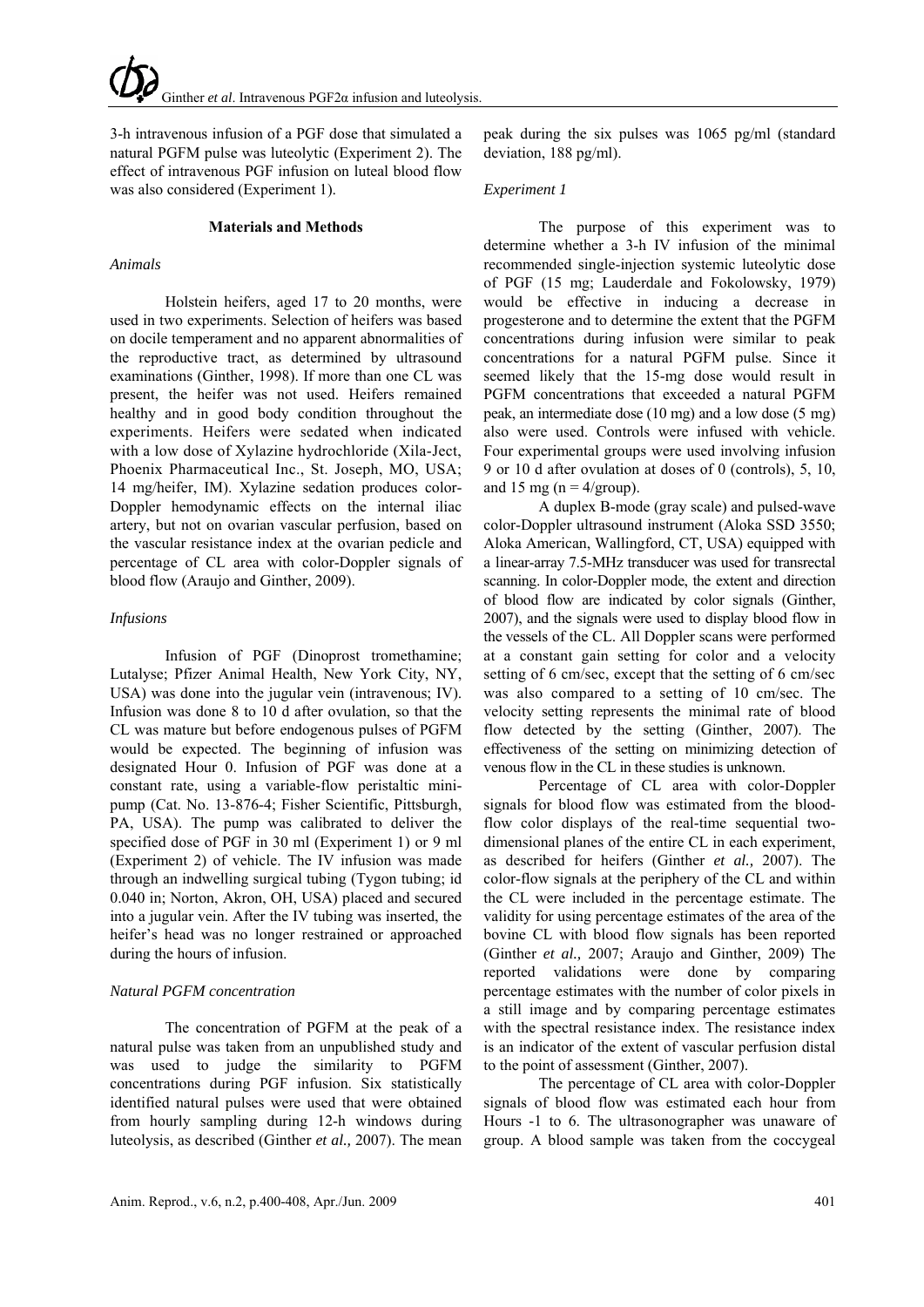vein and CL blood flow was estimated before insertion of the IV infusion tubing (Hour -1). After insertion of the tubing, the heifer was undisturbed for an hour before the infusion began at Hour 0. A blood sample was taken, and concentrations of PGFM and progesterone were assayed in the plasma. Luteal blood flow was quantitated hourly at Hours 0 to 6. The comparison between color-Doppler velocity settings of 6 cm/sec versus 10 cm/sec for percentage of CL area with color-Doppler signals of blood flow was done in the three PGF-treated groups. For this purpose, all three groups that received PGF were combined; there was no difference in percentage of CL area with blood flow among the three groups. The scanner's tracing function in B-mode was used to determine cross-sectional area (cm2 ) of the CL, as described (Ginther *et al.,* 2007). The length of the interovulatory interval between pretreatment and posttreatment ovulations was determined.

# *Experiment 2*

The purpose of this experiment was to examine the luteolytic effect of IV infusion of a dose of PGF that was expected to result in PGFM concentrations approximating a natural PGFM pulse. The dose to be infused (0.7 mg/3 h) was extrapolated from the mean PGFM concentration (7540 pg/ml) from infusion of the lowest dose (5 mg) in Experiment 1 and the peak concentration during natural pulses (1065 pg/ml). The extrapolated dose was determined by the following mathematical calculations: 5 mg x 1065 pg/ml divided by 7540 pg/ml =  $0.7$  mg.

The protocol for IV infusion was the same as for Experiment 1, except that infusions were done 8 d after ovulation and only a PGF-treated group and a control group were used  $(n = 4/\text{group})$ . Controls were infused with 9 ml/3 h of vehicle, and the PGF-treated heifers were infused with 0.7 mg in 9 ml/3 h of vehicle, beginning at Hour 0. Concentrations of PGFM were determined from blood samples collected hourly from Hours 0 to 6 but only for the PGF-treated group. Progesterone concentration was determined for both groups from Hours -1 to 6 and every day until ovulation. Other end points were the interval from the pretreatment ovulation to the posttreatment ovulation and the interval from the pretreatment ovulation to a progesterone decrease of <1 ng/ml.

# *Blood samples and hormone assays*

Blood samples were collected into heparinized tubes and centrifuged (2000 x *g* for 10 min), and plasma was decanted and stored (-20°C) until assay. Plasma progesterone concentrations were measured using a

solid-phase radioimmunoassay kit containing antibodycoated tubes and 125I-labeled progesterone (Coat-A-Count Progesterone, Diagnostic Products Corporation, Los Angeles, CA, USA), as described (Ginther *et al.,*  2007). The intraassay CV and sensitivity ranged between 5.8 to 11.6% and 0.02 to 0.03 ng/ml, respectively, for all experiments. Blood samples for PGFM assay were collected and immediately placed in ice cold water for 10 minutes before centrifuging and storing at -20°C. The plasma samples were assayed for PGFM by a modification of a radioimmunoassay procedure (Meyer *et al.,* 1995; Mattos *et al.,* 2004) that was adapted and validated in our laboratory for bovine plasma and has been described (Ginther *et al.,* 2007). The intraassay CV and sensitivity ranged between 7.2 to 12.0% and 33.3 to 69.4 pg/ml, respectively, for both experiments.

# *Statistical analyses*

Data were examined for normality with the Shapiro-Wilk test. Data that were not normally distributed were transformed to natural logarithms or ranks. Individual end points were analyzed for time effects (hour or day), and comparisons involving groups were analyzed for main effects (group, time) and the interaction. In Experiment 2, the progesterone concentrations at Hour 0 were different  $(P < 0.04)$ between the controls  $(7.9 \pm 1.1 \text{ ng/ml})$  and PGF-treated group (5.6  $\pm$  0.3 ng/ml). Therefore, the concentrations for each heifer were transformed to the percentage change from Hour 0. Data were analyzed by SAS MIXED procedure (version 9.1.3; SAS Institute, Inc), using a REPEATED statement with autoregressive structure to account for autocorrelation between sequential measurements. Student's paired *t*-tests were used to locate differences between two times within a group when a significant time effect was found. When a group-by-time interaction was significant or approached significance, the interaction was further examined by study of the time effect in each group or combinations of groups. Tukey's multiple-range test was used when comparisons were made within a time among more than two means. Single-point data (e.g., length of interovulatory interval) were examined by one-way analysis of variance and significant group effects further tested by Duncan's multiple range test or Student's unpaired *t*-tests. A probability of  $P \le 0.05$  indicated that a difference was significant and a probability between  $P > 0.05$  and  $P \le 0.1$  indicated that significance was approached. Data are presented as the mean  $\pm$  SEM, unless otherwise indicated.

# **Results**

Probabilities for main effects and an interaction that were significant or approached significance and for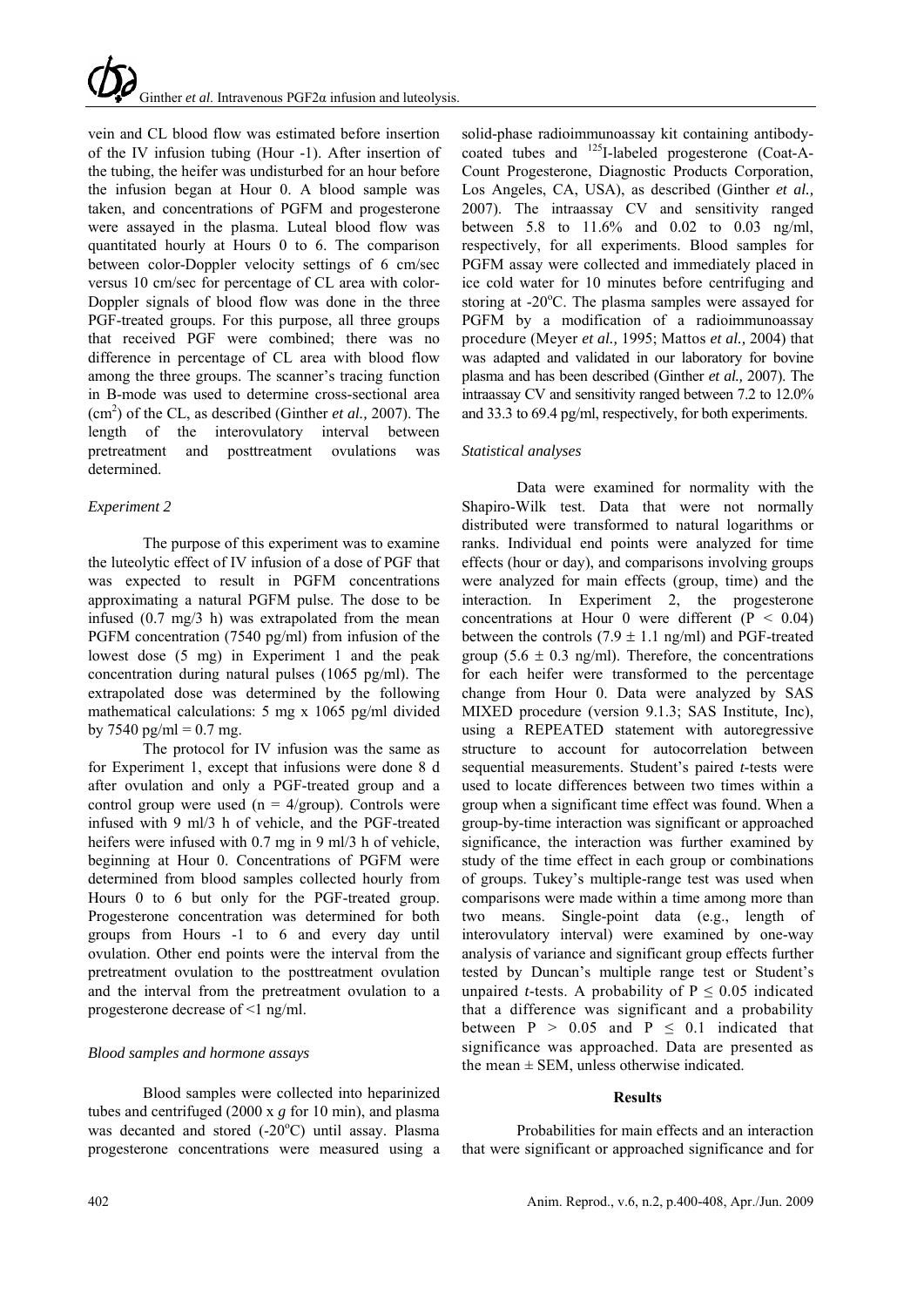differences between selected means are shown in the figures.

#### *Experiment 1*

For Hours -1 to 6 encompassing the 3-h PGF

infusion, a blood-flow velocity setting of 6 cm/sec resulted in a greater (main effect of setting) estimate of percentage of CL area with color-Doppler signals of blood flow  $(68.3 \pm 1.9\%)$  than the setting of 10 cm/sec  $(56.6 \pm 1.9\%;$  Fig. 1). The interaction of group (two settings) and hour was not significant.



Figure 1. Mean (±SEM) percentage of CL area with color-Doppler signals of blood flow at two velocity settings in association with 3 h of intravenous infusion of PGF ( $n = 4$ /setting). The velocity setting for the color-Doppler instrument indicates the lowest blood velocity detected by the indicated setting. Main effects ( $S =$  setting;  $H =$  hour) that are significant are shown. Experiment 1.

Intravenous infusion of a total of 5, 10, or 15 mg of PGF during 3 h progressively increased the PGFM concentrations as the doses increased (Fig. 2). The concentration (7540  $\pm$  595 pg/ml) after 1 h of infusion in the group with the lowest dose was greater  $(P < 0.0001)$  than the peak concentration  $(1065 \pm 77 \text{ pg/ml})$  in six natural pulses.

Each main effect and the interaction of group by hour were significant for progesterone during Hours -1 to 6 (Fig. 2). Concentrations did not change significantly in the controls when analyzed separately, whereas there was an hour effect and no group effect or interaction for the three PGF groups. Averaged over the PGF groups, concentrations decreased  $(P < 0.05)$ between Hours 0 and 1, increased between Hours 1 and 2, and then decreased. The mean increase between Hours 1 and 2 primarily reflected a significant increase  $(P < 0.03)$  in only the 5-mg group. The transient increase in the 5-mg group between Hours 1 and 2 resulted in similar concentrations between Hour 0 and 2. Differences in length of the interovulatory interval approached significance ( $P \le 0.1$ ). The interval was shorter  $(P < 0.05)$  in the 10-mg  $(15.8 \pm 1.4)$  and 15-mg  $(16.0 \pm 1.5 \text{ d})$  PGF groups than in the controls  $(21.7 \pm 1.7 \text{ d})$ , but the 5-mg group (19.5  $\pm$  1.5) was not different from the other groups.

The percentage of CL area with blood-flow signals showed a significant hour effect and a group-byhour interaction (Fig. 2). When analyzed separately, the percentages for the control group did not change significantly, whereas the percentages for the three PGF-treated groups showed a significant hour effect with no group effect or interaction. Averaged over the PGF groups, the percentage of CL area with blood flow increased ( $P < 0.05$ ) between Hours 0 and 1, did not change during Hours 1 to 3, decreased ( $P < 0.05$ ) after Hour 3, and was lesser ( $P < 0.05$ ) at Hour 5 than at Hour 0. The area  $(cm<sup>2</sup>)$  of the CL did not change during Hours -1 to 6 and was not different among groups (not shown).

#### *Experiment 2*

The concentration of PGFM during Hours 1 to 3 from PGF infusion of a dose of 0.7 mg/3 h reached  $1450 \pm 45$  pg/ml with a decrease to  $240 \pm 47$  pg/ml by Hour 4 (Fig. 3). The percentage change from Hour 0 for progesterone concentrations during Hours -1 to 6 showed a main effect of hour from a gradual increase averaged over groups with no effect of group or a group-by-hour interaction. The progesterone concentrations for 0 to 11 d after treatment showed an effect of day with no effect of group or a group-by-day interaction (Fig. 4). The interval from the pretreatment to posttreatment ovulations and from treatment to progesterone <1 ng/ml were not different between groups (not shown).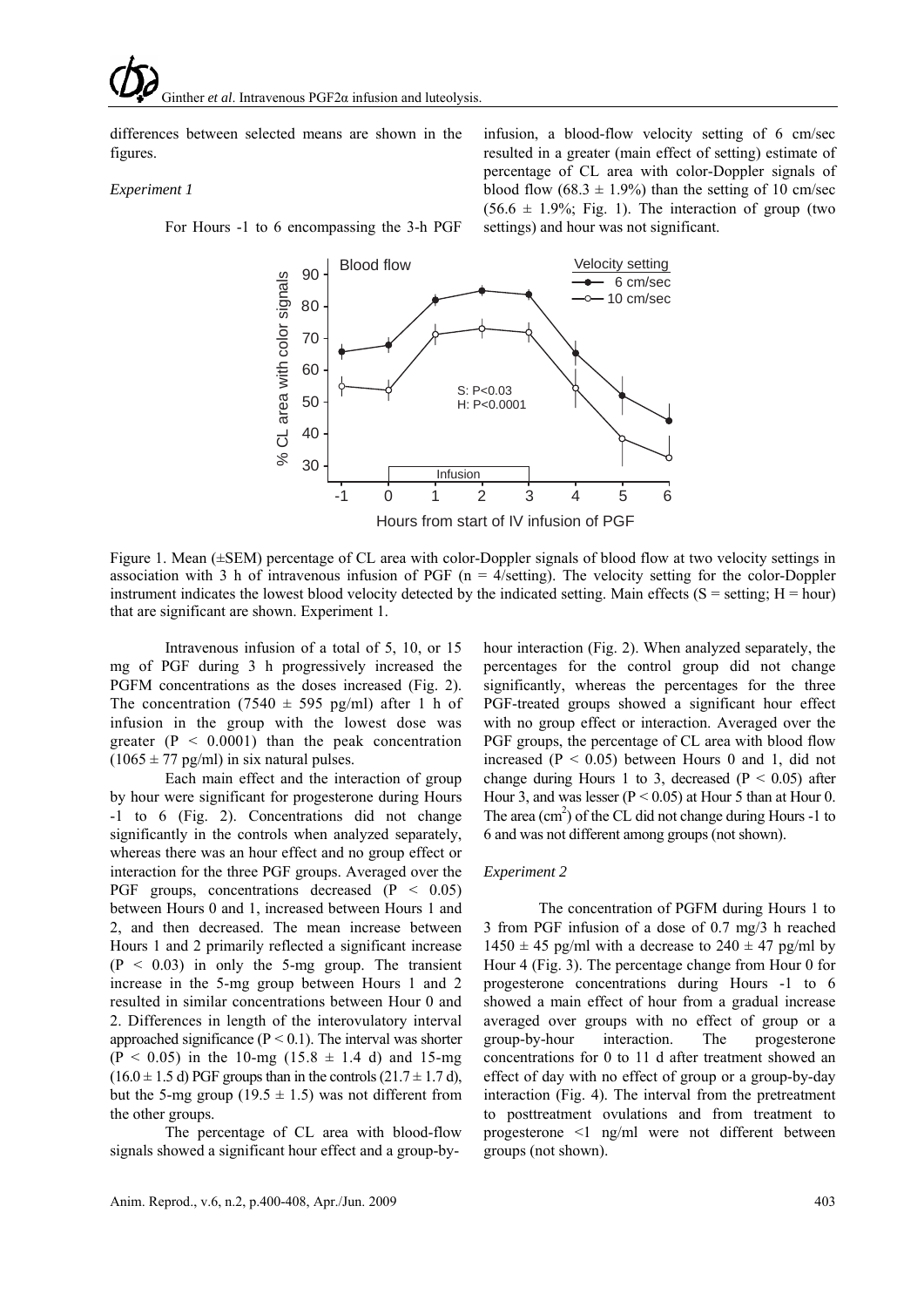

Figure 2. Mean (±SEM) concentrations of PGFM and progesterone and percentage of CL with color-Doppler signals of blood flow in association with 3 h of intravenous infusion of 0, 5, 10, or 15 mg of PGF (n = 4/dose). Main effects  $(G = group; H = hour)$  and interaction  $(GH)$  that are significant for all four groups or only for the PGF-treated groups are shown.  $a-d$  = means that are different (P < 0.05) among hours averaged for the three PGF treated groups. Experiment 1.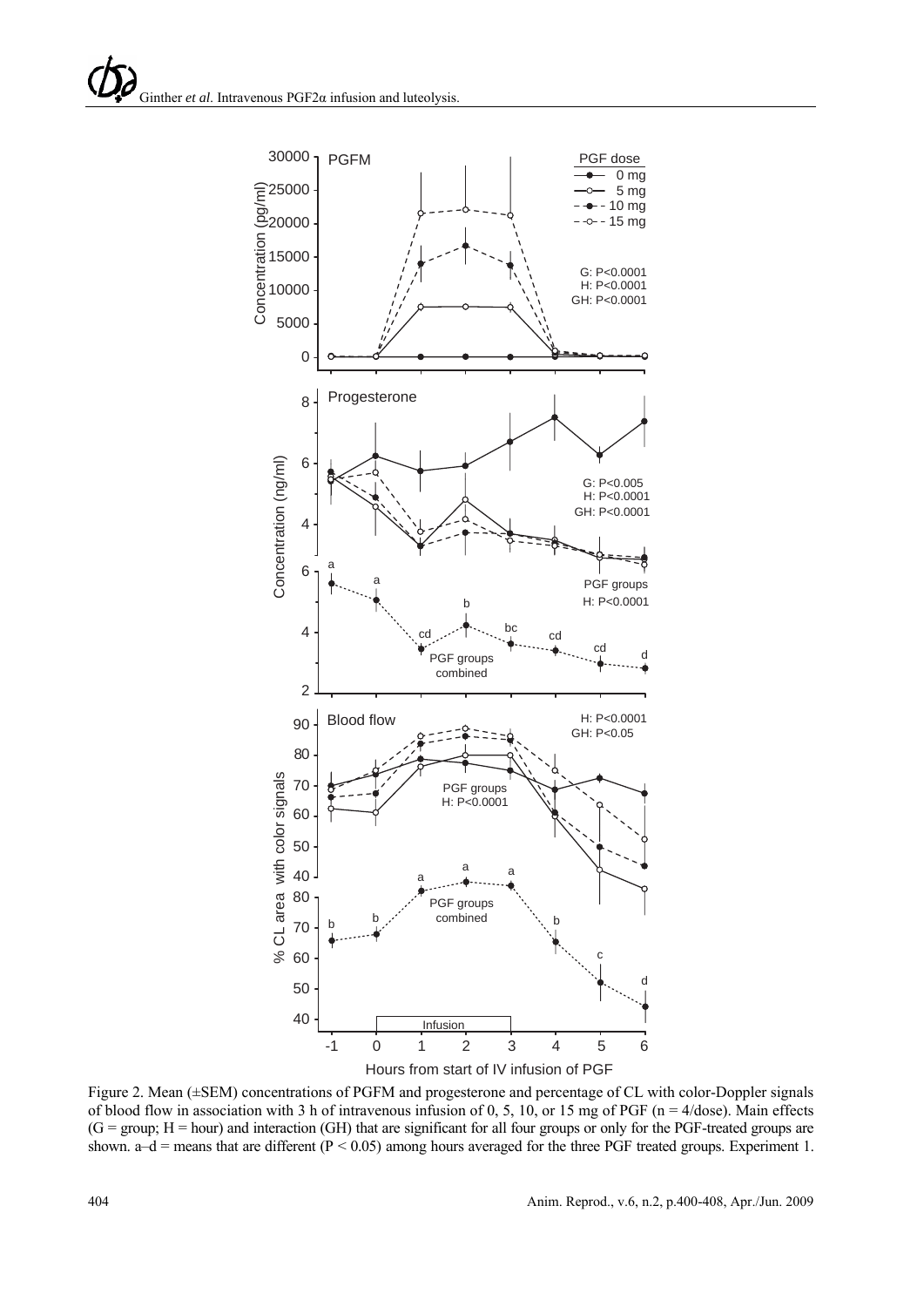

Figure 3. Mean (±SEM) concentrations of PGFM and percentage change in concentrations of progesterone in association with 3 h of intravenous infusion of 0.0 or 0.7 mg of PGF (n =  $4/dose$ ). H = main effect of hour. The group effect and the interaction of group-by-hour were not significant for progesterone. Experiment 2.



Figure 4. Mean ( $\pm$ SEM) concentrations of progesterone for 0 to 11 d after intravenous infusion of 0.0 or 0.7 mg/3 h of PGF ( $n = 4$ /dose) 8 d after ovulation.  $D =$  main effect of day. The group effect and group-by-day interaction was not significant. Experiment 2.

## **Discussion**

A velocity setting of 6 cm/sec produced a data profile of the percentage of CL area with color-Doppler signals that was similar to the profile for a setting of 10 cm/sec, as indicated by the absence of a setting-byhour interaction. The greater percentage estimates of flowing blood by the setting of 6 cm/sec was expected,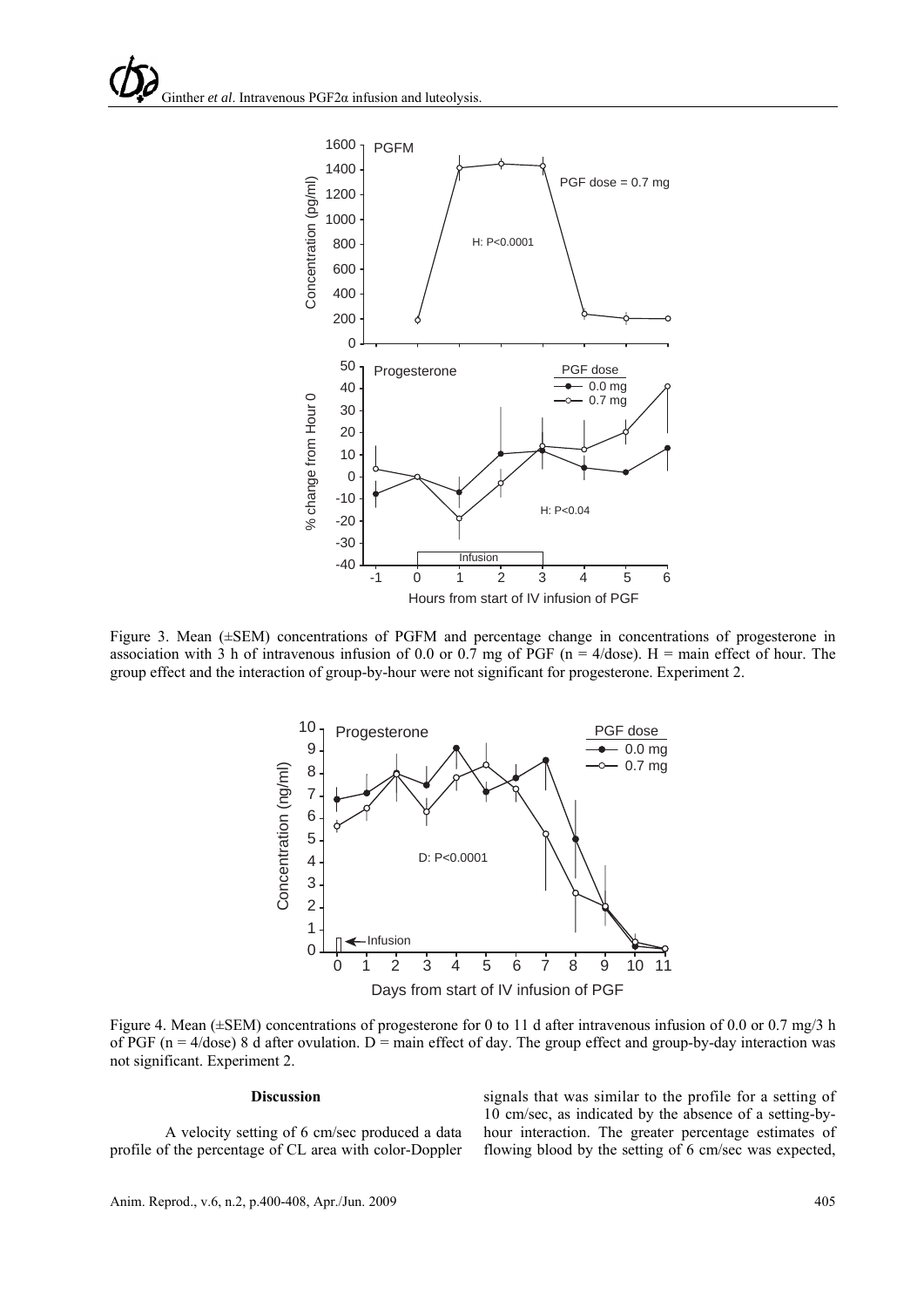given that the setting represents the slowest velocity that will produce blood-flow signals (Ginther, 2007). The setting of 6 cm/sec is the lowest setting for the present instrument and was used for Experiment 1, owing to the detection of flow in more vessels without a difference between settings in the shape of the data profiles.

Inspection of published characteristics and profiles of bovine PGFM pulses (Kindahl *et al.,* 1976; Mann and Lamming, 2006; Ginther *et al.,* 2007) suggested that a simple constant infusion rate for 3 h would be adequate for simulating the function of a single natural pulse, based on the 3-h period of major concentrations in natural PGFM pulses. A second assumption was that the mean characteristic of a natural pulse need not be closely duplicated, as indicated by the wide variation among peaks of PGFM pulses. In both experiments, the experimental pulses were approximately in the form of a plateau for Hours 1 to 3 with a decrease to near baseline by Hour 4. Doses of PGF (5, 10, and 15 mg) that reportedly vary from ineffective to effective in inducing luteolysis when given as an IV injection produced experimental PGFM pulses when given by IV infusion during 3 h that were many-fold more prominent than natural PGFM pulses. The lowest PGF dose (5 mg/3 h) produced a PGFM concentration that was approximately seven-fold greater than the peak concentration for the natural PGFM pulses.

The initial progesterone decrease during the first hour after the beginning of a 3-h IV infusion of 5, 10, or 15 mg was followed by a transient increase during the next hour and then a gradual decrease for the remainder of the 6-h session. This is a novel observation. The increase between Hours 1 and 2 was most obvious (significant) with the lowest dose (5 mg). This observed dose-sensitive phenomena would need confirmation and further study. A second previously unreported observation was a more rapid decrease in progesterone during Hours 0 to 1 than during Hours 2 to 6. The progesterone increase between Hours 1 and 2 and the more gradual decrease between Hours 2 and 3 occurred despite the continued infusion of PGF until Hour 3.

Infusion of each of the 5-, 10-, and 15-mg doses was equally effective in inducing a decrease in progesterone over Hours 1 to 6. However, the reduced length of the interval between ovulations was significant for the 10- and 15-mg doses but not for the 5-mg dose. In this regard, a systemic single injection of 5 mg of PGF did not increase the number of cattle returning to estrus in 2 to 5 d, whereas doses of 15, 25, and 35 mg did increase the number and were equally effective (Lauderdale and Fokolowsky, 1979). The results from IV infusion of PGF for 3 h at 8 d postovulation may have involved a resurgence of CL progesterone production after Hour 6, but this was not studied. Incomplete luteolysis was indicated by the 8-d intervals from treatment to ovulation with the 10- and 15-mg

doses, which seems longer than the 2 to 5 d reported for bolus treatments that induce acute and complete luteolysis (Lauderdale and Fokolowsky, 1979). The extent of luteolysis (progesterone decrease and resurgence) after Hour 6 with these IV infusion doses would require specific study. A resurgence in progesterone production after the initial decrease from a borderline PGF dose has been well-demonstrated in mares (Gastal *et al.,* 2005; Bergfelt *et al.,* 2006).

The 1-h interval for determination of progesterone concentration and percentage of the CL area with color-Doppler signals of blood flow with the PGF doses of 5-, 10-, and 15-mg/3 h precluded study of the temporal relationships between the initial changes in progesterone and blood flow. The reported changes began in less than 1 h (Acosta *et al.,* 2002). On an hourly basis, an increase in CL blood flow during intravenous PGF infusion occurred simultaneously with the increase in PGFM and the decrease in progesterone. The blood-flow results are consistent with the report (Ginther *et al.,* 2007) that blood flow increased during the ascending arm of each natural PGFM pulse. The decrease in blood flow percentage by Hour 5 to less than the percentage at Hour 0 is consistent with the decrease in progesterone between Hours 0 and 6. An infusion of 30 ml of vehicle IV was not associated with a detectable increase in CL blood flow. In contrast, each dose of PGF increased the CL blood-flow to a similar extent among doses, so that the increase can be attributed to the PGF infusion rather than to the prolonged heifer restraint, the intravenous infusion procedure, and hourly ultrasonographic examinations.

The extrapolation that a PGF dose of 0.7 mg/3 h (Experiment 2) would approximate a natural PGFM pulse was only partially successful. The PGFM concentrations in the experimental pulses from the 0.7-mg dose were about 26% greater than for the peak of natural pulses. However, the more prominent simulated pulse does not detract from the finding that the single simulated pulse from IV infusion was ineffective in altering circulating concentrations of progesterone. The ineffectiveness could be attributed to the use of a single simulated pulse rather than sequential pulses. It seems more likely that the intravenous route for infusion of the PGF played the primary role in the ineffectiveness. In this regard, 65% of PGF reportedly is metabolized during one passage through the lungs in cattle (Davis *et al.,* 1985). Thus, the amount of PGFM in the jugular blood is a poor representation of the amount of PGF in the arterial blood when it arrives at the CL. The present results indicate that future development of a PGF infusion procedure that results in a simulated natural PGFM pulse should include sequential pulses and should consider the intrauterine route. The intrauterine route would be more compatible with the natural delivery of PGF from a uterine horn to ovary through a unilateral venoarterial pathway (Ginther, 1981).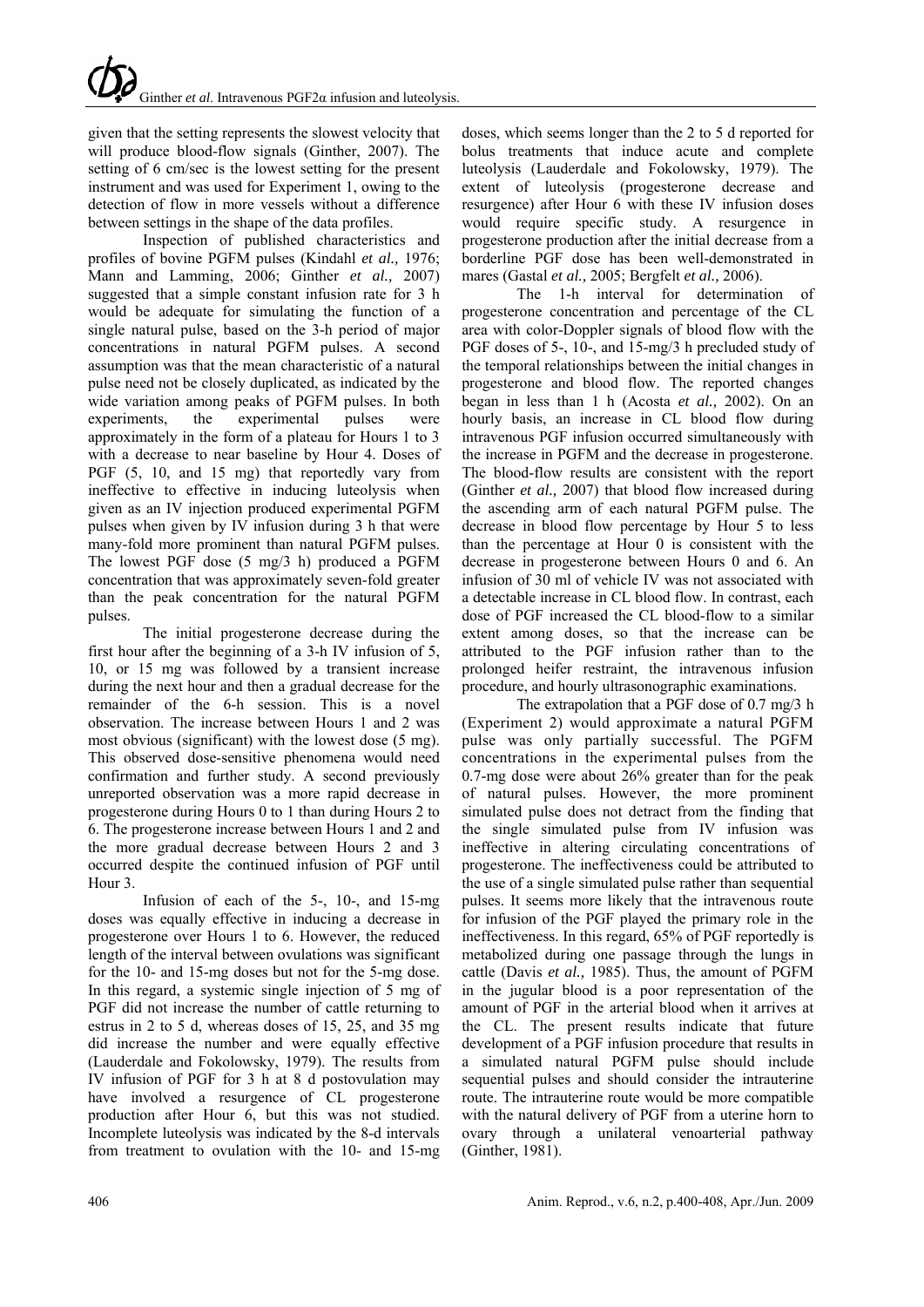# Ginther *et al*. Intravenous PGF2α infusion and luteolysis.

In conclusion, an IV 3 h infusion of a total of 5, 10, or 15 mg of PGF 8 d after ovulation decreased the circulating concentrations of progesterone between Hour 0 (beginning of infusion) and Hour 1 in all three groups, followed by an increase between Hours 1 and 2 in the 5-mg group. Concentrations decreased in all PGFtreated groups between Hours 2 and 6, but the decrease was more gradual than for Hours 0 to 1. In all three PGF-treated groups, the percentage of CL area with color-Doppler signals of blood flow increased between Hours 0 and 1, plateaued during Hours 1 to 3, and then decreased during Hours 3 to 5 to below the percentage at Hour 0. Infusion IV of a total of 0.7 mg of PGF during 3 h produced a PGFM plateau during Hours 1 to 3 that was about 26% greater than the peak of a natural PGFM pulse. Progesterone concentrations were not affected. Results demonstrated that IV infusion of PGF doses for 3 h that were previously shown to be completely luteolytic from a single systemic injection were at least partially luteolytic as indicated by a progesterone decrease during 6 h after the start of infusion. A 3-h IV infusion of a dose of PGF that resulted in an approximation of a natural PGFM pulse was not luteolytic.

## **Acknowledgments**

Supported by the Eutheria Foundation (Cross Plains, WI). Projects B1-OG-06 and B1-OG-08. The authors thank Pfizer Animal Health for a gift of Lutalyse; W. W. Thatcher, University of Florida for a gift of antiserum for RIA of PGFM and assay advice; and M. Almamun, C. Piccinato, and J. Ferreira for technical assistance.

## **References**

**Acosta TJ, Yoshizawa N, Ohtani M, Miyamoto A**. 2002. Local changes in blood flow within the early and midcycle corpus luteum after prostaglandin F2α injection in the cow. *Biol Reprod,* 66:651-658.

**Araujo RR, Ginther OJ**. 2009. Vascular perfusion of the reproductive organs in pony mares and heifers during sedation with detomidine and xylazine. *Am J Vet Res,* 70:141-148.

**Arosh JA, Banu SK, Chapdelaine P, Madore E, Sirois J, Fortier MA**. 2004. Prostaglandin biosynthesis, transport, and signaling in corpus luteum: a basis for autoregulation of luteal function. *Endocrinology,* 145:2551-2560.

**Bergfelt DR, Pierson RA, Ginther OJ**. 2006. Regression and resurgence of the CL following  $PGF2\alpha$ treatment 3 days after ovulation in mares. *Theriogenology,* 65:1605-1619.

**Davis AJ, Fleet IR, Hansford PA, Harrison, FA, Walker FMM**. 1985. Pulmonary metabolism of prostaglandin F2 $\alpha$  in the conscious non-pregnant cow.  $J$ *Physiol,* 358:107P.

**Gastal EL, Rodrigues BL, Gastal MO, Beg MA, Ginther OJ**. 2005. Responsiveness of the early corpus luteum to PGF2α and resulting progesterone, LH, and FSH interrelationships in mares. *Anim Reprod,* 2:240- 249.

Ginther OJ. 1981. Local versus systemic uteroovarian relationships in farm animals. *Acta Vet Scand Suppl*, 77:103-115.

**Ginther OJ**. 1998. *Ultrasonic Imaging and Animal Reproduction: Book 3, Cattle*. Cross Plains, WI: Equiservices Publishing.

**Ginther OJ**. 2007. *Ultrasonic imaging and animal reproduction: Book 4, Color-Doppler ultrasonography.* Cross Plains, WI: Equiservices Publishing.

**Ginther OJ, Silva LA, Araujo RR, Beg MA**. 2007. Temporal associations among pulses of 13,14-dihydro-15-keto-PGF2alpha, luteal blood flow, and luteolysis in cattle. *Biol Reprod,* 76:506-513.

**Hixon JE, Hansel W**. 1974. Evidence for preferential transfer of prostaglandin F2alpha to the ovarian artery following intrauterine administration in cattle. *Biol Reprod,* 11:543-552.

**Inskeep EK**. 1973. Potential uses of prostaglandins in control of reproductive cycles in domestic animals. *J Anim Sci,* 36:1149-1157.

**Kindahl H, Edqvist L-E, Granstrom E, Bane A**. 1976. The release of prostaglandin  $F2\alpha$  as reflected by 15-keto-13, 14-dihydroprostaglandin F2α in the peripheral circulation during normal luteolysis in heifers. *Prostaglandins,* 11:871-876.

**Lauderdale JW, Fokolowsky JH**. 1979. Efficacy of lutalyse sterile solution. *In*: Proceedings of the Lutalyse Symposium, 1979, Brook Lodge, Augusta, MI. Kalamazoo, MI: Upjohn Co. pp.26-27.

**Louis TM, Hafs HD, Morrow DA**. 1974. Intrauterine administration of prostaglandin  $F2\alpha$  in cows: progesterone, estrogen, LH, estrus and ovulation. *J Anim Sci,* 38:347-353.

**Mann GE, Lamming GE**. 2006. Timing of prostaglandin F2α release episodes and oxytocin receptor development during luteolysis in the cow. *Anim Reprod Sci,* 93:328-336.

**Mapletoft RJ, Del Campo MR, Ginther OJ**. 1976. Local venoarterial pathway for uterine-induced luteolysis in cows. *Proc Soc Exp Biol Med,* 153:289-294.

**Mattos R, Staples CR, Arteche A, Wiltbank MC, Diaz FJ, Jenkins TC, Thatcher WW**. 2004. The effect of feeding fish oil on uterine secretion of PGF2α, milk composition, and metabolic status of periparturient Holstein cows. *J Dairy Sci,* 87:921-932.

**Meyer MD, Hansen PJ, Thatcher WW, Drost M, Badinga L, Roberts RM, Li J, Ott TL, Bazer FW**. 1995. Extension of corpus luteum lifespan and reduction of uterine secretion of prostaglandin F2 $\alpha$  of cows in response to recombinant interferon-τ. *J Dairy Sci,* 78:1921-1931.

**Miyamoto A, Shirasuna K, Wijayagunawardane MPB, Watanabe S, Hayashi M, Yamamoto D,**